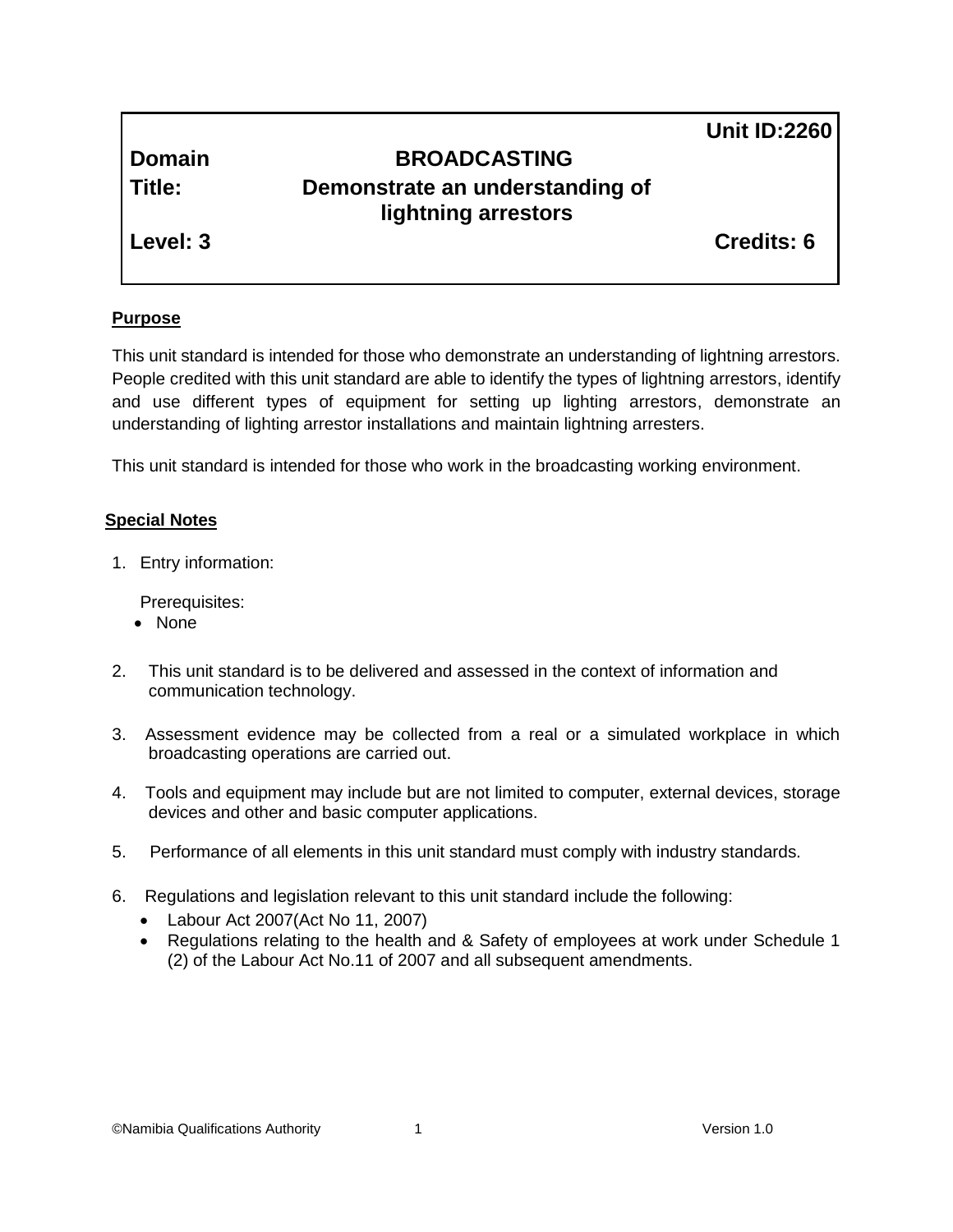# **Quality Assurance Requirements**

This unit standard and others within this sub-field may be awarded by institutions which meet the accreditation requirements set by the Namibia Qualifications Authority and the Namibia Training Authority and which comply with the national assessment and moderation requirements. Details of specific accreditation requirements and the national assessment arrangements are available from the Namibia Qualifications Authority o[n www.namqa.org a](http://www.namqa.org/)nd the Namibia Training Authority on [www.nta.com.na](http://www.nta.com.na/)

# **Elements and Performance Criteria**

# **Element 1: Identify the types of lightning arrestors**

# **Performance Criteria**

- 1.1 Road gap arrester is explained and described.
- 1.2 Sphere gap arrester is explained and described.
- 1.3 Horn gap arrester is explained and described.
- 1.4 Multiple-gap arrester is explained and described.
- 1.5 Impulse protective gap is explained and described.
- 1.6 Electrolytic arrester is explained and described.
- 1.7 Expulsion type lightning arrester is explained and described.
- 1.8 Valve type lightning arresters is explained and described.
- 1.9 Thyrite lightning arrester is explained and described.
- 1.10 Auto valve arrester is explained and described.
- 1.11 Oxide film arrester is explained and described.
- 1.12 Metal oxide lightning arresters is explained and described.

#### **Element 2: Identify and use different types of equipment for setting up lighting arrestors**

#### **Range**

Tools and materials may include but not limited to screwdriver, fasteners, wire strippers and drills

#### **Performance Criteria**

- 2.1 Tools and materials for setting up lighting arrestors are identified.
- 2.2 Water proofing to protect the wire is installed

©Namibia Qualifications Authority 2 Version 1.0